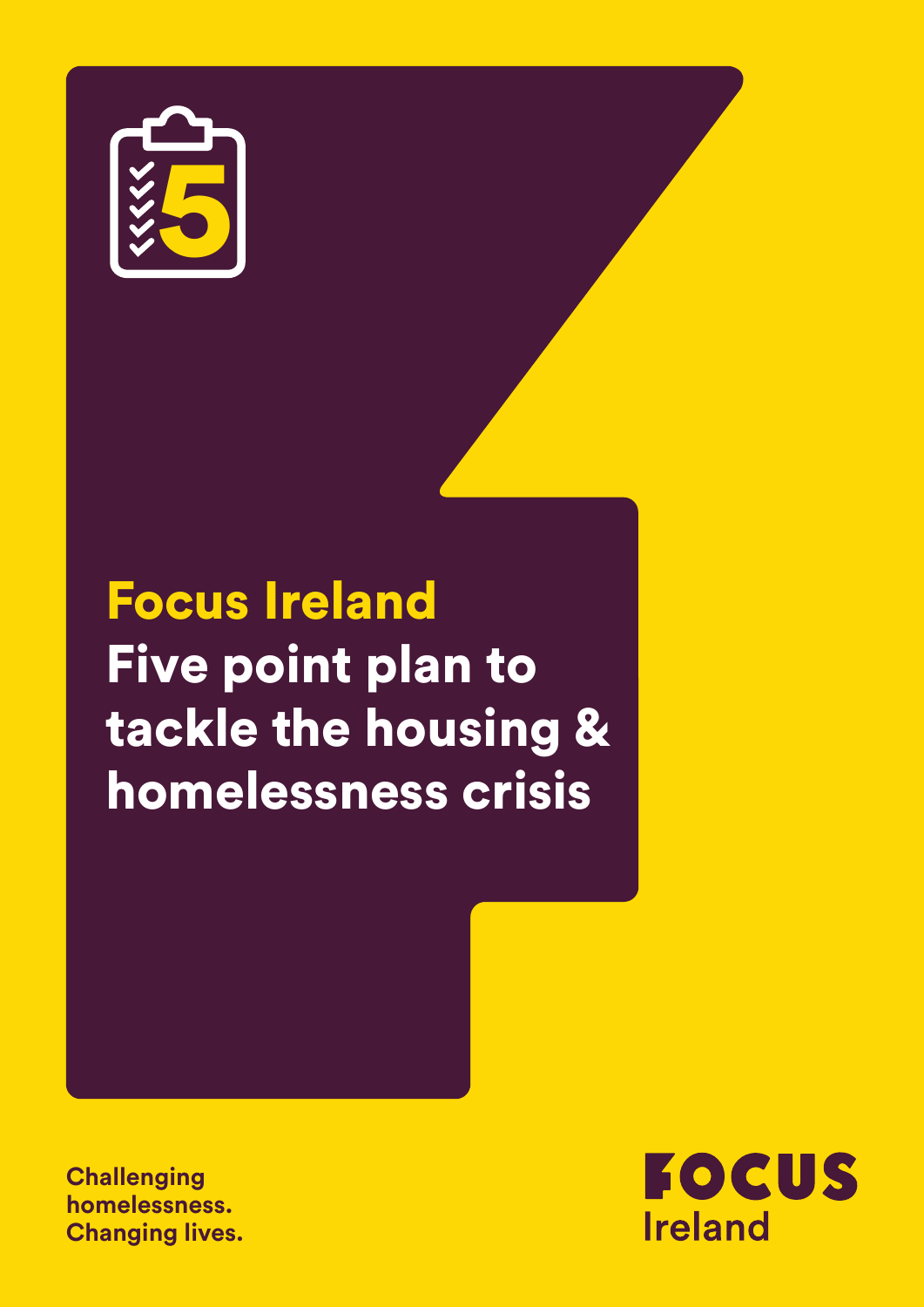# Focus Ireland Five point plan to tackle the housing & homelessness crisis

**There are now nearly 10,000 people homeless. It is really shocking that nearly 4,000 of these people are children.**



Meanwhile, many households on low and middle incomes are struggling to keep a roof over their heads as rents are now higher than in the Celtic Tiger years.

Young families are unable to afford their first home and young adults are unable to move out of the family home.

A total of 1 in every 25 households is on the social housing waiting list.

During the recent General Election campaign, Focus Ireland ran our #FocusOnHomes campaign to inform and encourage voters to use their vote on housing and homelessness. For almost a third of voters, housing and homelessness was the most important factor deciding who they voted for in the election.

Since the election, the real issues have been neglected and party-political interests have dominated. It is true that the election outcome did make it difficult to form a Government.

However, while the party politics and positioning is ongoing the parties are not responding to the message of the voters, who overwhelmingly want solutions to the problems of the housing and health systems.

We are calling on all the parties and independents to take the party politics out of housing and build a governing coalition around policies not personalities or party interests.

Focus Ireland believes that the five key policy issues outlined in this plan can form the basis for tackling housing and homelessness if they are included in the next Programme for Government.

We are calling on all the political parties and independents to **#FocusOnHomes** and urgently build a governing coalition to implement the changes our country needs.

Every day wasted is another day lost for almost 4,000 children in emergency homeless accommodation and the thousands more people who have no place to call home.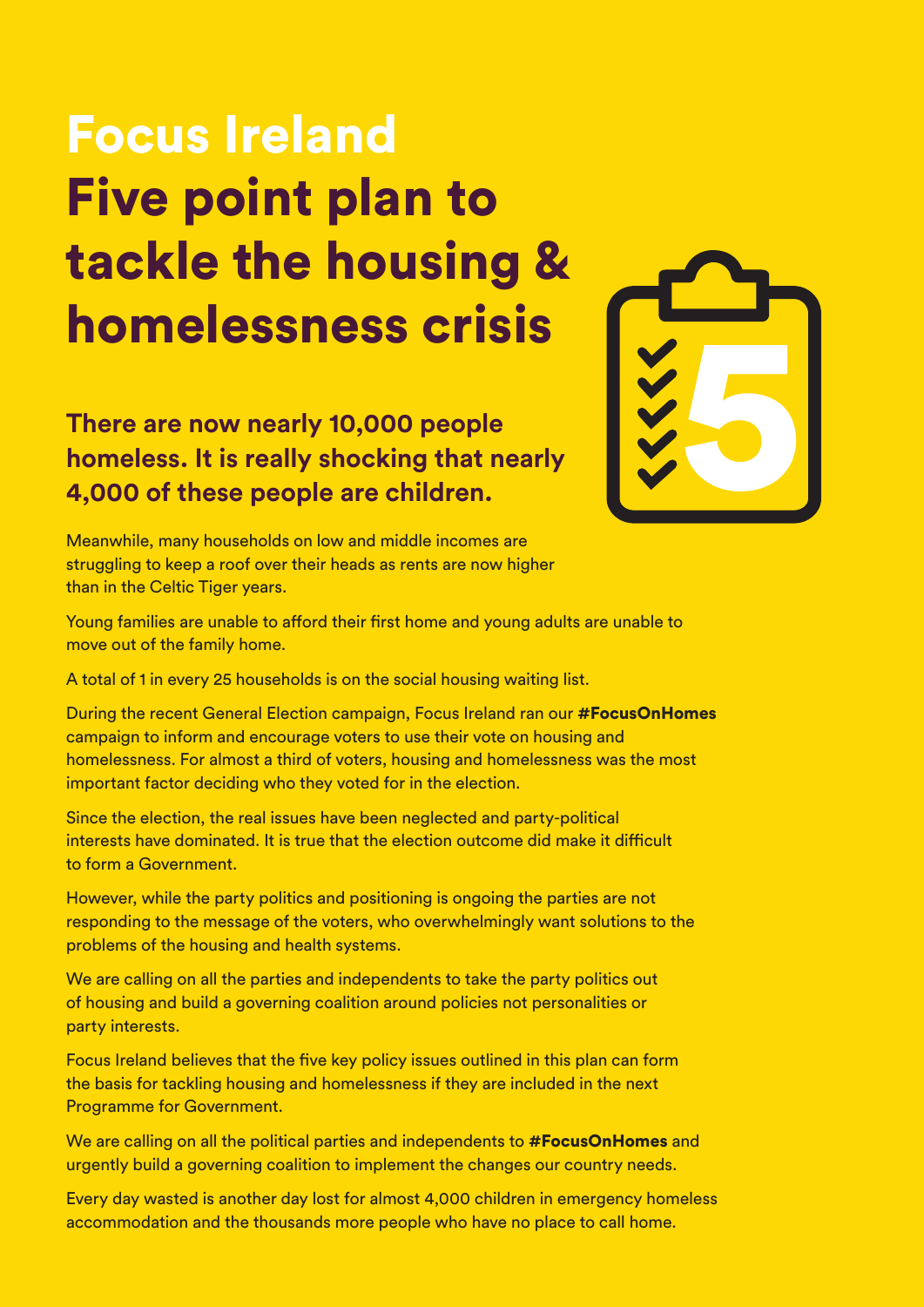### **Build at least 35,000** new homes a year

Focus Ireland is calling for at least 35,000 new homes each year to be built during the next Government's term in office, to prevent the housing and homelessness crisis getting even worse. The building of more homes is vital to solving our crisis. We need ambitious targets for building social and affordable homes on public land over the lifetime of the next Government.



## **Develop a dedicated Family** Homelessness Strategy

The next Government must put in place a specific family homelessness strategy, alongside a guarantee that no family or individual is homeless for longer than six months. There is currently no specific plan in place to tackle family homelessness despite the fact that the number of families homeless has shot up by a shocking 286% in the last five years.

#### **Develop a new Youth Housing** and Homeless Strategy

Young people are at particular risk during a housing crisis, with private landlords, social housing bodies and local authorities less likely to rent to them. The issues of rising costs of rents, scarcity of properties and lack of references mean that many more young people are a lot more likely to fall into what we call the 'hidden homeless', meaning that they may be sofa-surfing with friends or family, squatting or living in insecure accommodation.

#### 4 Hold a referendum to put stronger housing rights in the Constitution

Focus Ireland believes that a referendum to rebalance the right to private property with an explicit 'right to housing' is a crucial step in removing barriers to tackling our housing and homelessness crisis.

### 5 Establish a National Commission on Housing

The root cause of the homeless crisis in Ireland is the broken housing system and we need our next Government to put practical and long-term solutions in place in order to prevent people becoming homeless in the first place. (The proposal for a 'Commission on Housing' emerged from a diverse group of economists, housing policy experts, social housing providers, private developers, senior public servants, people with long experience of public affairs, who met last year to discuss a longer-term perspective on the current crisis.)

For more information on the Focus Ireland five point plan please go to www.focusireland.ie